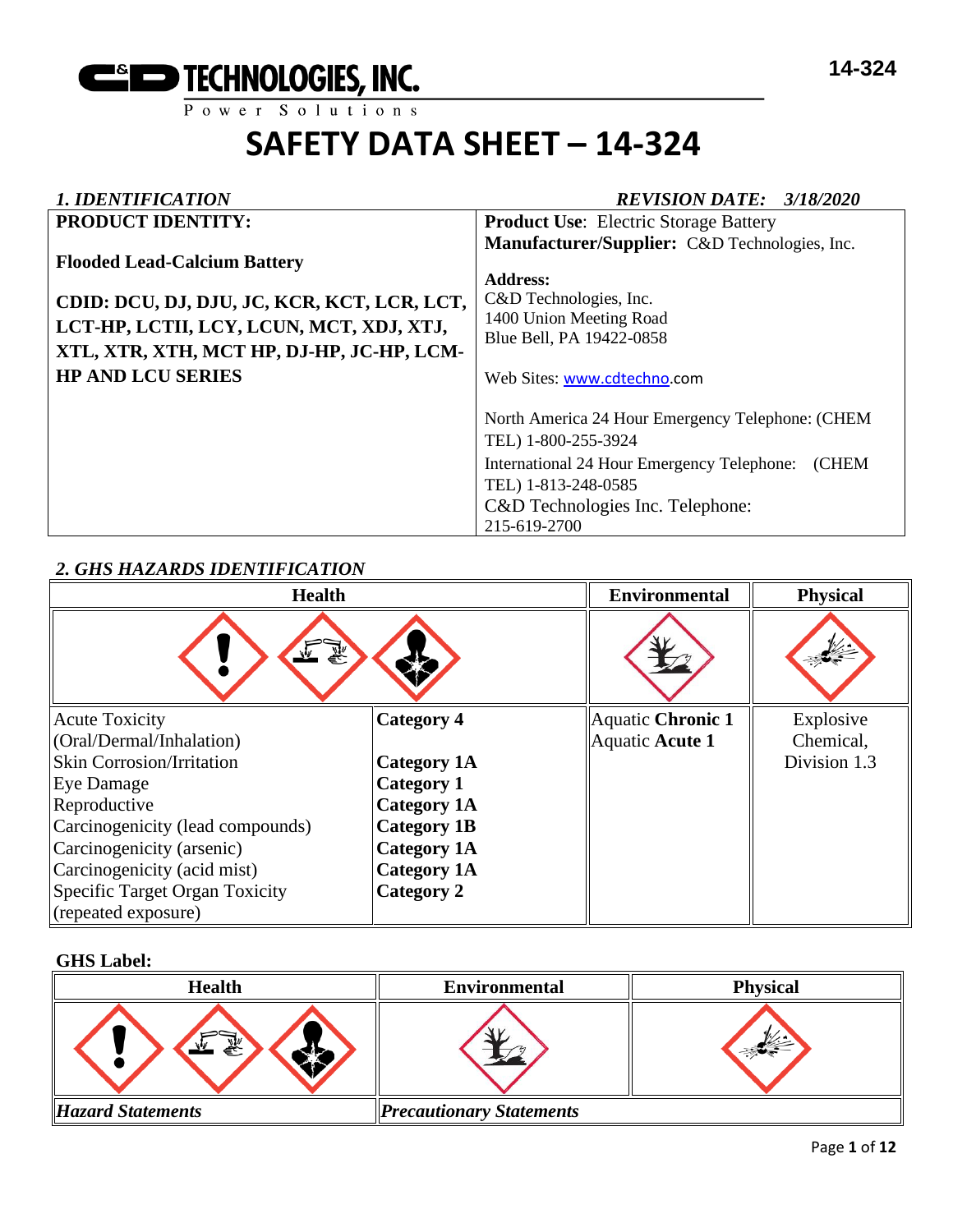

**14-324**

# **SAFETY DATA SHEET – 14-324**

| DANGER!<br>Harmful if swallowed, inhaled, or in contact                                                                  | Obtain special instructions before use.<br>Do not handle until all safety precautions have been read and understood.<br>Wash thoroughly after handling.                                                                                |
|--------------------------------------------------------------------------------------------------------------------------|----------------------------------------------------------------------------------------------------------------------------------------------------------------------------------------------------------------------------------------|
| with skin.<br>Acid causes severe skin burns and eye<br>damage.                                                           | Do not eat drink or smoke when using this product.<br>Avoid contact during pregnancy/while nursing.<br>Wear protective gloves/protective clothing, eye protection/face protection.                                                     |
| May damage fertility or the unborn child if<br>ingested or inhaled.                                                      | Use only outdoors or in a well-ventilated area.<br>Avoid contact with internal acid.<br>Do not breathe dust/fume/gas/mist/vapors/spray.                                                                                                |
| May cause harm to breast-fed children.<br>May cause cancer if ingested or inhaled.                                       | Keep away from heat/sparks/open flames/hot surfaces. No smoking<br><b>IF SWALLOWED OR CONSUMED:</b> rinse mouth.                                                                                                                       |
| Causes skin irritation, serious eye damage.<br>Contact with internal components may cause<br>irritation or severe burns. | Do NOT induce vomiting. Call a poison center/doctor if you feel unwell.<br>IF ON CLOTHING OR SKIN (or hair): Remove/Take off immediately all contaminated<br>clothing and wash it before reuse. Rinse skin with water/shower.          |
| Causes damage to central nervous system,<br>blood and kidneys through prolonged or                                       | <b>IF INHALED:</b> Remove person to fresh air and keep comfortable for breathing.<br>Immediately call a POISON CENTER or doctor/physician.<br><b>IF IN EYES:</b> Rinse cautiously with water for several minutes.                      |
| repeated exposure if ingested or inhaled.<br>Irritating to eyes, respiratory system, and skin.                           | Remove contact lenses, if present and easy to do. Continue rinsing.<br>If exposed/concerned, or if you feel unwell seek medical attention/advice.<br>Store locked up, in a well-ventilated area, in accordance with local and national |
| May form explosive air/gas mixture during<br>charging.                                                                   | regulation.<br>Dispose of contents/container in accordance with local and national regulation                                                                                                                                          |
| Explosive, fire, blast or projection hazard.                                                                             | Keep out of reach of children.                                                                                                                                                                                                         |

| <b>HEALTH HAZARDS</b>            |             |                                                |
|----------------------------------|-------------|------------------------------------------------|
| <b>Acute Toxicity</b>            | Signal Word | <b>Hazard Statement</b>                        |
| Oral A.1 (6)                     | Warning     | H302: Harmful if swallowed                     |
| Dermal A.1 $(5)$                 | Warning     | H312: Harmful in contact with skin             |
| Inhalation A.1 $(5)$             | Warning     | H332: Harmful if inhaled                       |
|                                  |             |                                                |
| Skin Irritation                  |             |                                                |
| A.2(2)                           | Warning     | H315: Causes skin irritation                   |
| <b>Skin Corrosion</b>            |             |                                                |
| A.2 (1A.1B.1C)                   | Danger      | H314: Causes serious skin burns and eye damage |
| Serious Eye Damage               |             |                                                |
| A.3(1)                           | Danger      | H318: Causes serious eye damage                |
| Eye Irritation                   |             |                                                |
| A.3 (2A)                         | Warning     | H319: Causes serious eye irritation            |
| <b>Respiratory Sensitization</b> |             |                                                |
| A.4(1A, 1B)                      | Danger      | H334: May cause allergy or asthma symptoms or  |
|                                  |             | breathing difficulties if inhaled              |
| <b>Skin Sensitization</b>        |             |                                                |
| A.4 (1A, 1B)                     | Warning     | H317: May cause an allergic skin reaction      |
| <b>Germ Cell Mutagenicity</b>    |             |                                                |
| $A.5$ (1A, 1B)                   | Danger      | H:340: May cause genetic defects               |
| A.5(2)                           | Warning     | H341: Suspected of causing genetic defects     |
| Carcinogenicity                  |             |                                                |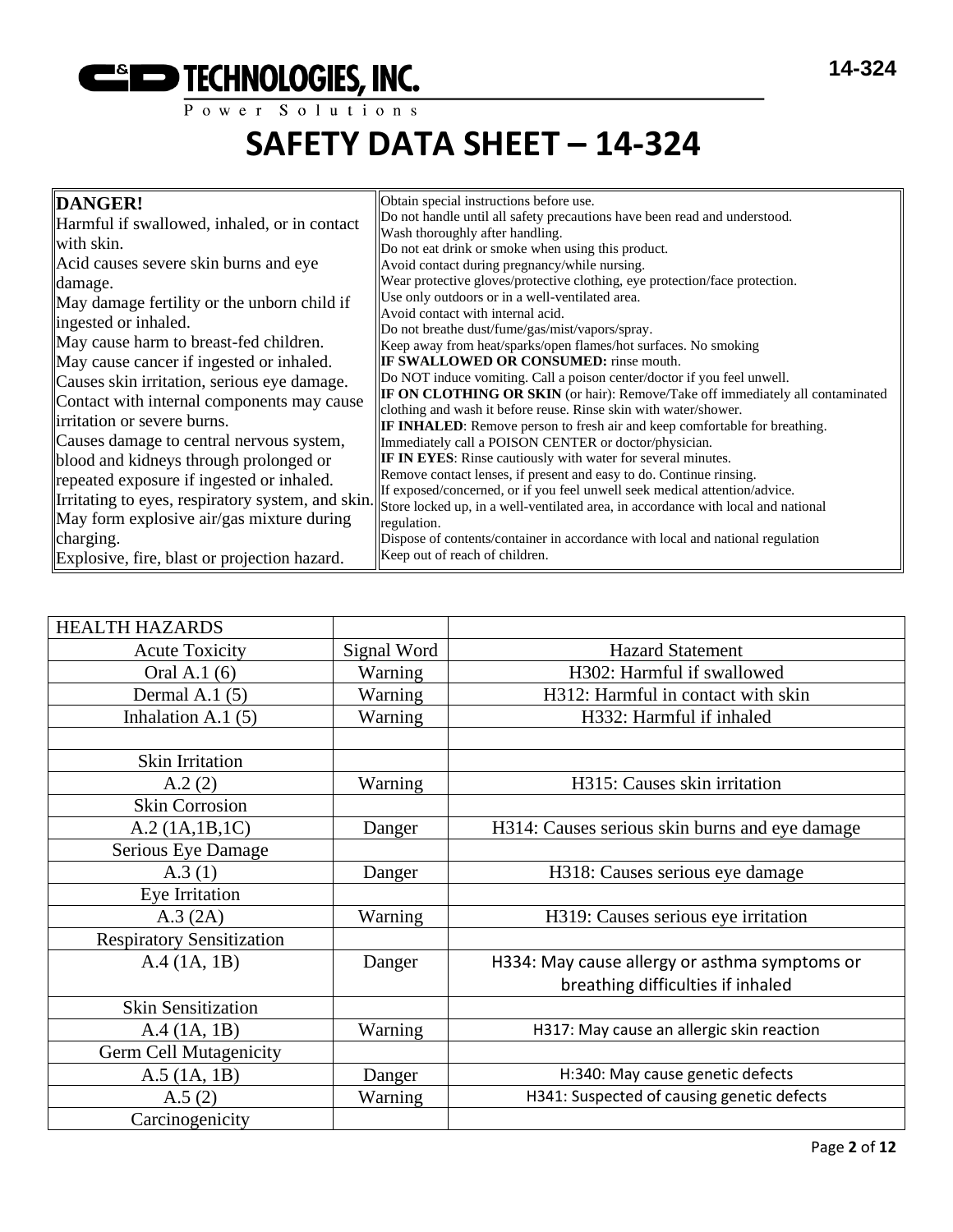

| $A.6$ (1A, 1B)                                           | Danger  | H350: May cause cancer                                     |
|----------------------------------------------------------|---------|------------------------------------------------------------|
| A.6(2)                                                   | Warning | H351: Suspected of causing cancer                          |
| <b>Reproductive Toxicity</b>                             |         |                                                            |
| A.7(1A, 1B)                                              | Danger  | H360: May damage fertility or the unborn child.            |
| A.7(2)                                                   | Warning | H361: Suspected of damaging fertility or the unborn child. |
| <b>Specific Target Organ Toxicity</b><br>Single Exposure |         |                                                            |
| A.8(1)                                                   | Danger  | H370: Causes damage to organs                              |
| A.8(2)                                                   | Warning | H371: May cause damage to organs                           |
| <b>Specific Target Organ Toxicity</b>                    |         |                                                            |
| Repeated or Prolonged Exposure                           |         |                                                            |
| A.9(1)                                                   | Danger  | H372: Causes damage to organs                              |
| A.9 $(2)$                                                | Warning | H373: May cause damage to organs                           |
| <b>Aspiration Hazard</b>                                 |         |                                                            |
| A.10(1)                                                  | Danger  | H304: May be fatal if swallowed and enters airways         |
| ENVIRONMENTAL HAZARDS                                    |         |                                                            |
| <b>Aquatic Toxicity Acute</b>                            |         |                                                            |
| 1.1                                                      | Warning | H400: Very toxic to aquatic life                           |
| <b>Aquatic Toxicity Chronic</b>                          |         |                                                            |
| 2.1                                                      | Warning | H410: Very toxic to aquatic life with long lasting effects |

## *3. \*COMPOSITION / INFORMATION ON INGREDIENTS*

| <b>INGREDIENTS</b> (Chemical/Common Names):       | CAS No.:  | % by Wt:  |
|---------------------------------------------------|-----------|-----------|
| Lead, Lead Compounds                              | 7439-92-1 | $62 - 65$ |
| Sulfuric Acid/Battery Electrolyte 1.300 sg 40% wt | 7664-93-9 | $6 - 8$   |
| (H2SO4/H2O)                                       |           |           |
| NON-HAZARDOUS INGREDIENTS                         |           |           |
| Water                                             | 7732-18-5 | $12 - 15$ |
| Calcium                                           | 7440-70-2 |           |
| <b>Inert Components</b>                           | N/A       | $10-18$   |

#### *4. FIRST AID MEASURES* **INHALATION:**

Sulfuric Acid: Remove to fresh air immediately. If not breathing, give artificial respiration. If breathing is difficult, give oxygen. Consult a physician.

Lead: Remove from exposure, gargle, wash nose and lips; consult physician.

## **INGESTION:**

Sulfuric Acid: Give large quantities of water; Do NOT induce vomiting or aspiration into the lungs may occur and can cause permanent injury or death; consult physician.

Lead: Consult physician immediately.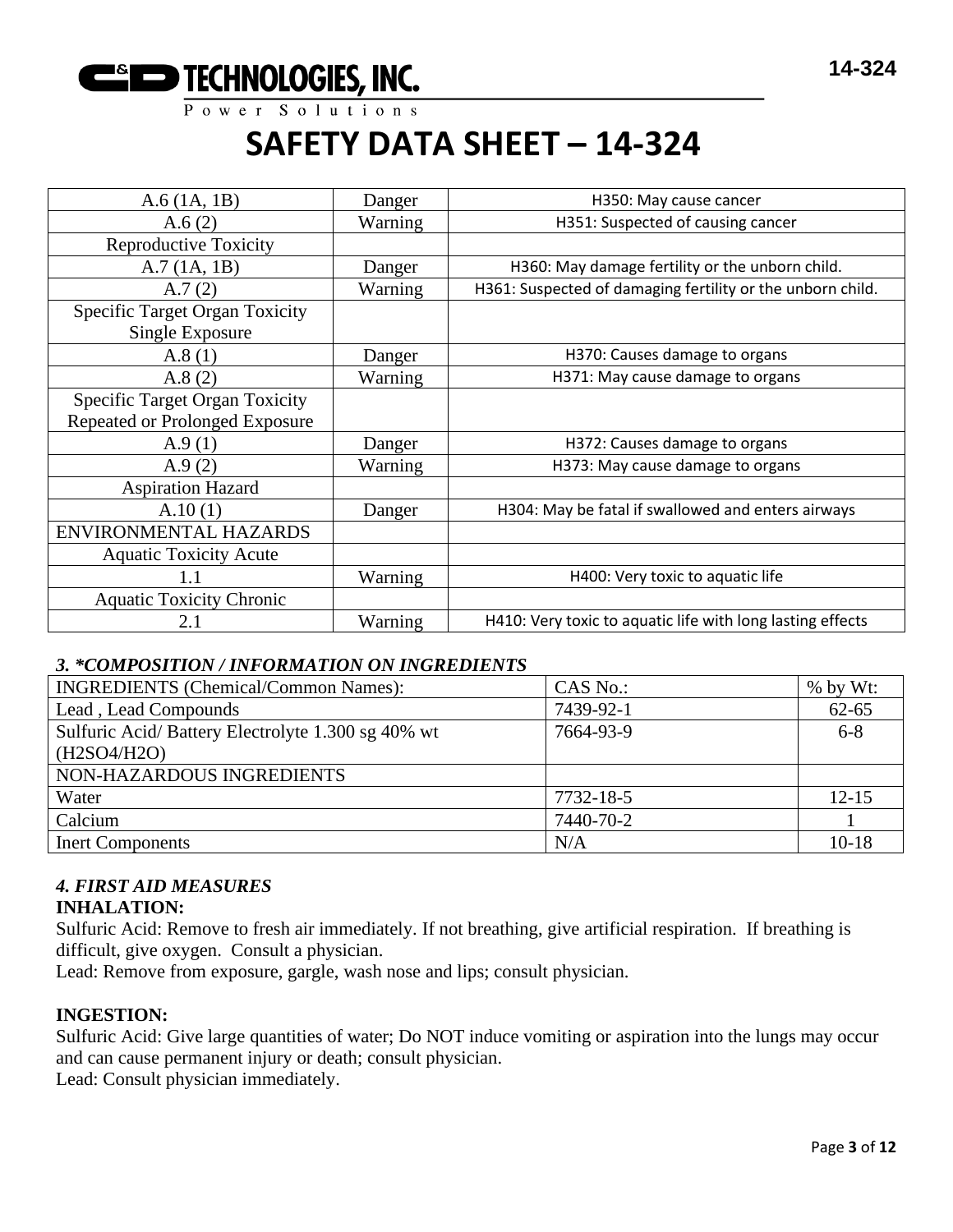

# **SAFETY DATA SHEET – 14-324**

# **SKIN:**

Sulfuric Acid: Flush with large amounts of water for at least 15 minutes; remove contaminated clothing completely, including shoes. If symptoms persist, seek medical attention. Wash contaminated clothing before reuse. Discard contaminated shoes.

Lead: Wash immediately with soap and water.

# **EYES:**

Sulfuric Acid and Lead: Flush immediately with large amounts of water for at least 15 minutes while lifting lids; Seek immediate medical attention if eyes have been exposed directly to acid.

## *5. FIRE FIGHTING MEASURES*

**Flash Point:** Not Applicable **Flammable Limits:** LEL =  $4.1\%$  (Hydrogen Gas in air); UEL =  $74.2\%$ **Extinguishing media:** CO2; foam; dry chemical. Do not use carbon dioxide directly on cells. Avoid breathing vapors. Use appropriate media for surrounding fire.

## **Fire Fighting Procedures:**

Use positive pressure, self-contained breathing apparatus. Beware of acid splatter during water application and wear acid-resistant clothing, gloves, face and eye protection. If batteries are on charge, shut off power to the charging equipment, but note that strings of series connected batteries may still pose risk of electric shock even when charging equipment is shut down.

## **Hazardous Combustion Products:**

Highly flammable hydrogen gas is generated during charging and operation of batteries. If ignited by burning cigarette, naked flame or spark, may cause battery explosion with dispersion of casing fragments and corrosive liquid electrolyte. Carefully follow manufacturer's instructions for installation and service. Keep away all sources of gas ignition and do not allow metallic articles to simultaneously contact the negative and positive terminals of a battery. Follow manufacturer's instructions for installation and service.

# *6: ACCIDENTAL RELEASE MEASURES*

Stop flow of material, contain/absorb small spills with dry sand, earth or vermiculite. Do not use combustible materials. If possible, carefully neutralize spilled electrolyte with soda ash, sodium bicarbonate, lime, etc. Wear acid-resistant clothing, boots, gloves, and face shield. Do not allow discharge of un-neutralized acid to sewer. Acid must be managed in accordance with approved local, state, and federal requirements. Consult state environmental agency and/or federal EPA.

#### *7. HANDLING AND STORAGE* **Handling:**

Unless involved in recycling operations, do not breach the casing or empty the contents of the battery. Handle carefully and avoid tipping, which may allow electrolyte leakage. There may be increasing risk of electric shock from strings of connected batteries. Keep containers tightly closed when not in use. If battery case is broken, avoid contact with internal components. Keep vent caps on and cover terminals to prevent short circuits. Place cardboard between layers of stacked automotive batteries to avoid damage and short circuits. Keep away from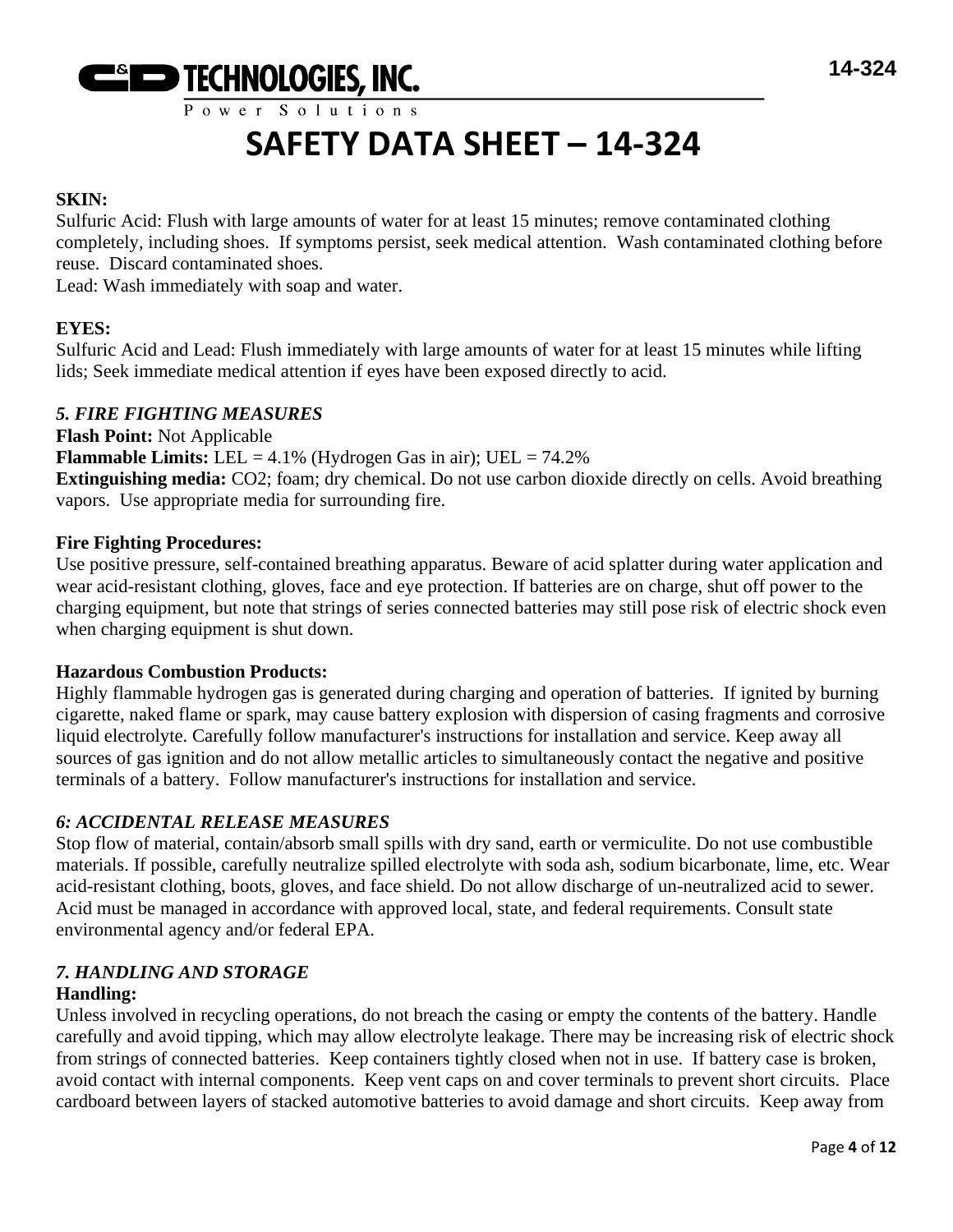

combustible materials, organic chemicals, reducing substances, metals, strong oxidizers and water. Use banding or stretch wrap to secure items for shipping.

#### **Storage:**

Store batteries under roof in cool, dry, well-ventilated areas separated from incompatible materials and from activities that may create flames, spark, or heat. Store on smooth, impervious surfaces provided with measures for liquid containment in the event of electrolyte spills. Keep away from metallic objects that could bridge the terminals on a battery and create a dangerous short-circuit.

### **Charging:**

There is a possible risk of electric shock from charging equipment and from strings of series connected batteries, whether or not being charged. Shut-off power to chargers whenever not in use and before detachment of any circuit connections. Batteries being charged will generate and release flammable hydrogen gas. Charging space should be ventilated. Keep battery vent caps in position. Prohibit smoking and avoid creation of flames and sparks nearby. Wear face and eye protection when near batteries being charged.

# *8. EXPOSURE CONTROLS / PERSONAL PROTECTION*

| $\overline{\phantom{a}}$<br><b>INGREDIENTS</b> | <b>OSHA PEL</b> | <b>ACGIH</b> | <b>US NIOSH</b> | <b>Ouebec PEV</b> | Ontario OEL | <b>EU OEL</b> |
|------------------------------------------------|-----------------|--------------|-----------------|-------------------|-------------|---------------|
| (Chemical/Common Names):                       |                 |              |                 |                   |             |               |
| Lead, Lead Compounds                           | 0.05            | 0.05         | 0.05            | 0.05              | 0.05        | 0.15(b)       |
| Sulfuric Acid/Electrolyte                      |                 | 0.2          |                 |                   | 0.2         | 0.05(c)       |
| $(H2SO4/H2O)$                                  |                 |              |                 |                   |             |               |

**Exposure Limits (mg/m<sup>3</sup> ) Note: N.E. = Not Established**

**(a)**As dusts/mists **(b)**As inhalable aerosol **(c)**Thoracic fraction

## **Engineering Controls (Ventilation):**

Store and handle in well-ventilated area. If mechanical ventilation is used, components must be acid-resistant. Handle batteries cautiously, do not tip to avoid spills. Make certain vent caps are on securely. If battery case is damaged, avoid bodily contact with internal components. Wear protective clothing, eye and face protection, when filling, charging or handling batteries. Do not allow metallic materials to simultaneously contact both the positive and negative terminals of the batteries. Charge batteries in areas with adequate ventilation. General dilution ventilation is acceptable.

#### **Respiratory Protection (NIOSH/MSHA approved):**

None required under normal conditions. When concentrations of sulfuric acid mist are known to exceed PEL, use NIOSH or MSHA-approved respiratory protection.

#### **Skin Protection:**

If battery case is damaged, use rubber or plastic acid-resistant gloves with elbow-length gauntlet, acid-resistant apron, clothing and boots.

#### **Eye Protection:**

If battery case is damaged, use chemical goggles or face shield.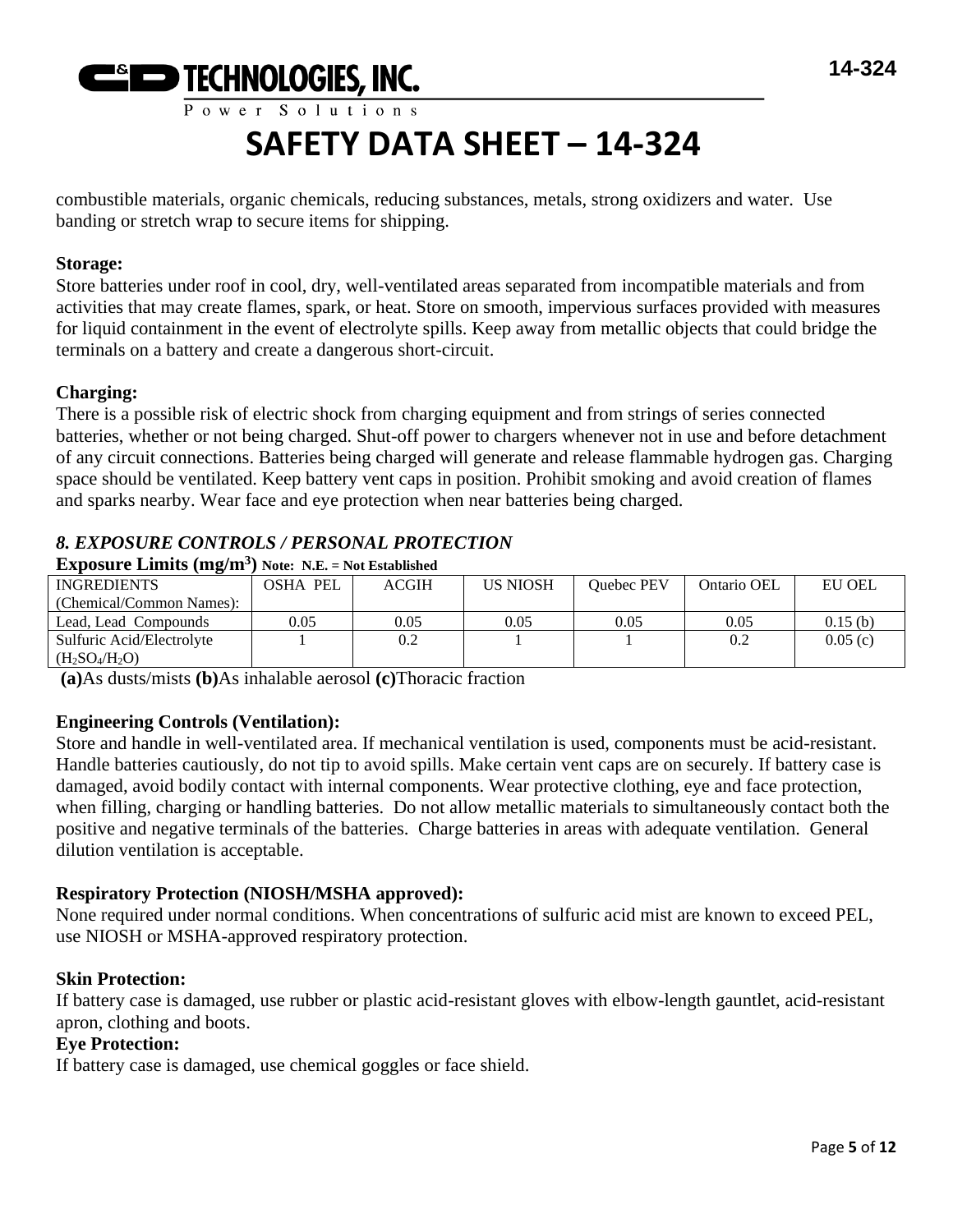

#### **Other Protection:**

In areas where water and sulfuric acid solutions are handled in concentrations greater than 1%, emergency eyewash stations and showers should be provided, with unlimited water supply. Chemically impervious apron and face shield recommended when adding water or electrolyte to batteries. Wash Hands after handling.

### *9. PHYSICAL AND CHEMICAL PROPERTIES*

| Properties Listed Below are for Electrolyte:                                                     |                 |                                                     |                               |
|--------------------------------------------------------------------------------------------------|-----------------|-----------------------------------------------------|-------------------------------|
| <b>Boiling Point:</b>                                                                            | $235 \text{ F}$ | Specific Gravity (H2O = 1):   1.215-1.290 +/- 0.010 |                               |
| <b>Melting Point:</b>                                                                            | N/A             | Vapor Pressure (mm Hg): $\vert$ 1mm @ 145.8         |                               |
| Solubility in Water:                                                                             | N/A             | Vapor Density (AIR = 1): $\vert$ Greater than 1     |                               |
| <b>Evaporation Rate:</b>                                                                         | Less than 1     | % Volatile by Weight:                               | N/A                           |
| (Butyl Acetate $= 1$ )                                                                           |                 |                                                     |                               |
| pH:                                                                                              | $\sim$ 1 to 2   | Flash Point:                                        | <b>Below room temperature</b> |
|                                                                                                  |                 |                                                     | (as hydrogen gas)             |
| LEL (Lower Explosive                                                                             | 4%              | UEL (Upper Explosive Limit)   74% (Hydrogen)        |                               |
| Limit)                                                                                           | (Hydrogen)      |                                                     |                               |
| Manufactured article; no apparent odor. Gelled electrolyte is a clear to<br>Appearance and Odor: |                 |                                                     |                               |
| cloudy liquid with a sharp, penetrating, pungent odor. Formed lead                               |                 |                                                     |                               |
| dioxide is dark brown in color with a slight acidic odor.                                        |                 |                                                     |                               |

## *10. STABILITY AND REACTIVITY*

Stability: Stable X Unstable \_\_

This product is stable under normal conditions at ambient temperature.

**Conditions to Avoid:** Prolonged overcharge at high current; sources of ignition.

#### **Incompatibilities:** (materials to avoid)

Electrolyte: Contact with combustibles and organic materials may cause fire and explosion. Also reacts violently with strong reducing agents, metals, sulfur trioxide gas, strong oxidizers, and water. Contact with metals may produce toxic sulfur dioxide fumes and may release flammable hydrogen gas.

Lead compounds: Avoid contact with strong acids, bases, halides, halogenates, potassium nitrate,

permanganate, peroxides, nascent hydrogen, and reducing agents.

Arsenic compounds: strong oxidizers; bromine azide. NOTE: hydrogen gas can react with inorganic arsenic to form the highly toxic gas – arsine

#### **Hazardous Decomposition Products:**

Electrolyte: Sulfur trioxide, carbon monoxide, sulfuric acid mist, sulfur dioxide, hydrogen sulfide. Lead compounds: Temperatures above the melting point are likely to produce toxic metal fume, vapor, or dust; contact with strong acid or base or presence of nascent hydrogen may generate highly toxic arsine gas.

#### **Hazardous Polymerization:**

Will not occur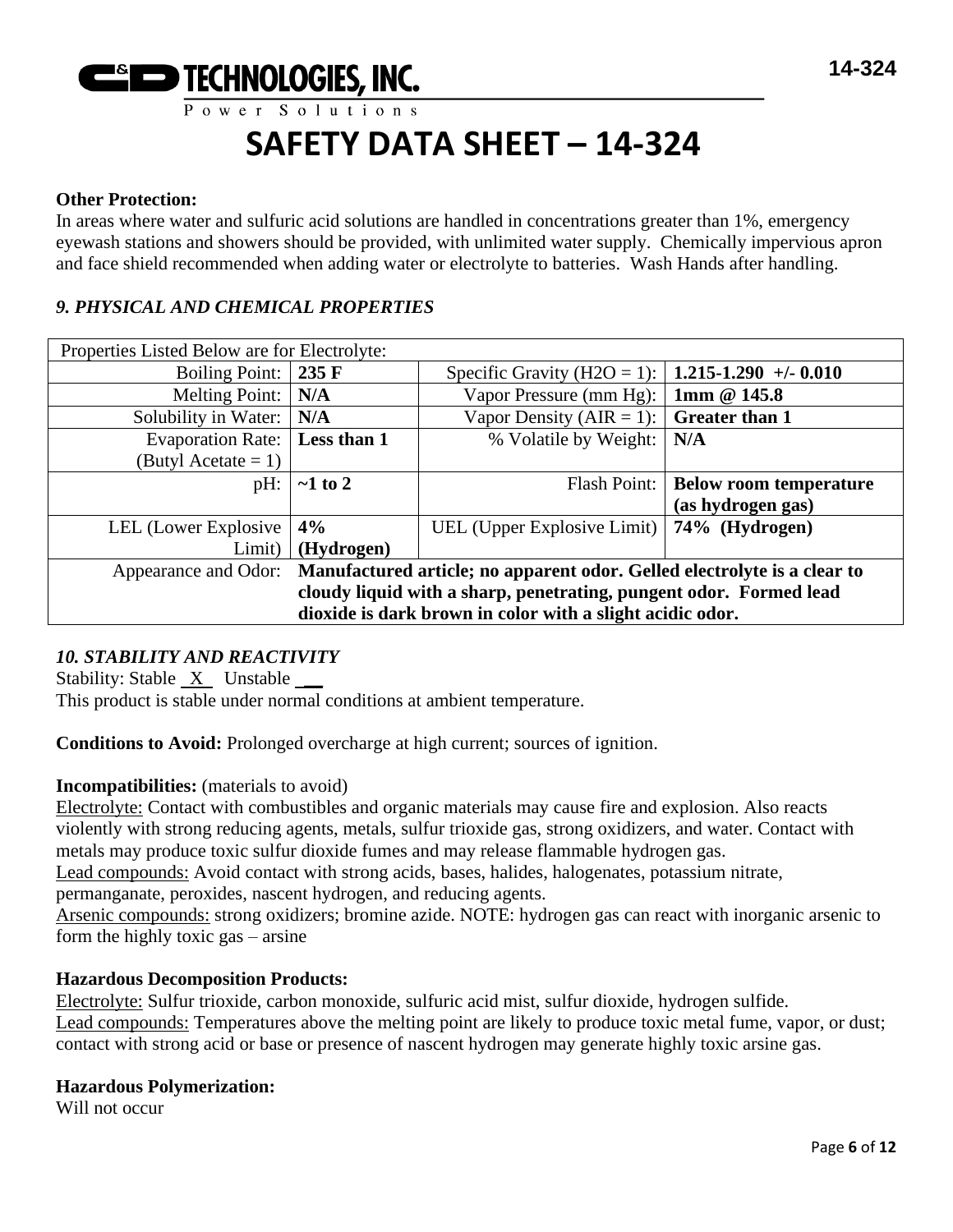

# **SAFETY DATA SHEET – 14-324**

## *11. TOXICOLOGICAL INFORMATION*

### **Routes of Entry:**

Sulfuric Acid: Harmful by all routes of entry.

Lead Compounds: Hazardous exposure can occur only when product is heated, oxidized or otherwise processed or damaged to create dust, vapor or fume. The presence of nascent hydrogen may generate highly toxic arsine gas.

### **Inhalation:**

Sulfuric Acid: Breathing of sulfuric acid vapors or mists may cause severe respiratory irritation. Lead Compounds: Inhalation of lead dust or fumes may cause irritation of upper respiratory tract and lungs.

#### **Ingestion:**

Sulfuric Acid: May cause severe irritation of mouth, throat, esophagus and stomach. Lead Compounds: Acute ingestion may cause abdominal pain, nausea, vomiting, diarrhea and severe cramping. This may lead rapidly to systemic toxicity and must be treated by a physician.

### **Skin Contact:**

Sulfuric Acid: Severe irritation, burns and ulceration. Lead Compounds: Not absorbed through the skin. Arsenic compounds: Contact may cause dermatitis and skin hyperpigmentation

## **Eye Contact:**

Sulfuric Acid: Severe irritation, burns, cornea damage, and blindness. Lead Compounds: May cause eye irritation.

#### **Effects of Overexposure - Acute:**

Sulfuric Acid: Severe skin irritation, damage to cornea, upper respiratory irritation. Lead Compounds: Symptoms of toxicity include headache, fatigue, abdominal pain, loss of appetite, muscular aches and weakness, sleep disturbances and irritability.

#### **Effects of Overexposure - Chronic:**

Sulfuric Acid: Possible erosion of tooth enamel, inflammation of nose, throat & bronchial tubes. Lead Compounds: Anemia; neuropathy, particularly of the motor nerves, with wrist drop; kidney damage; reproductive changes in males and females. Repeated exposure to lead and lead compounds in the workplace may result in nervous system toxicity. Some toxicologists report abnormal conduction velocities in persons with blood lead levels of 50 μg/100 ml or higher. Heavy lead exposure may result in central nervous system damage, encephalopathy and damage to the blood-forming (hematopoietic) tissues.

#### **Carcinogenicity:**

Sulfuric Acid: The International Agency for Research on Cancer (IARC) has classified "strong inorganic acid mist containing sulfuric acid" as a Category I carcinogen, a substance that is carcinogenic to humans. This classification does not apply to liquid forms of sulfuric acid or sulfuric acid solutions contained within a battery.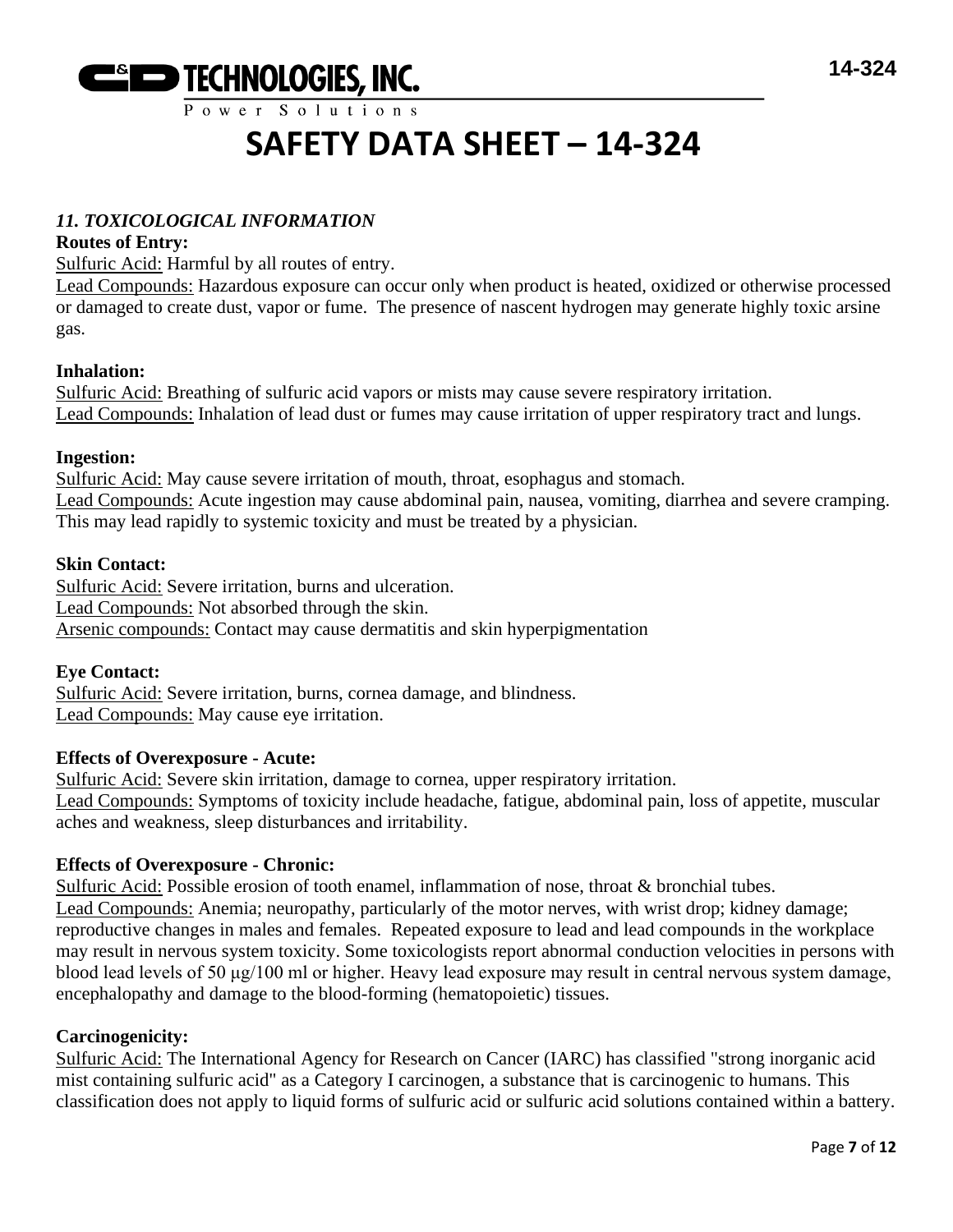

Inorganic acid mist (sulfuric acid mist) is not generated under normal use of this product. Misuse of the product, such as overcharging, may result in the generation of sulfuric acid mist.

Lead Compounds: Lead is listed as a 2B carcinogen, likely in animals at extreme doses. Proof of carcinogenicity in humans is lacking at present.

Arsenic: Listed by National Toxicology Program (NTP), International Agency for Research on Cancer (IARC), OSHA and NIOSH as a carcinogen only after prolonged exposure at high levels.

## **Medical Conditions Generally Aggravated by Exposure:**

Overexposure to sulfuric acid mist may cause lung damage and aggravate pulmonary conditions. Contact of sulfuric acid with skin may aggravate diseases such as eczema and contact dermatitis. Lead and its compounds can aggravate some forms of kidney, liver and neurologic diseases.

**Acute Toxicity:** Inhalation LD50: Electrolyte: LC50 rat: 375 mg/m3; LC50: guinea pig: 510 mg/m3 Elemental Lead: Acute Toxicity Point Estimate  $= 4500$  ppmV (based on lead bullion)

Oral LD50: Electrolyte: rat: 2140 mg/kg Elemental lead: Acute Toxicity Estimate (ATE) = 500 mg/kg body weight (based on lead bullion)

## **Additional Health Data:**

All heavy metals, including the hazardous ingredients in this product, are taken into the body primarily by inhalation and ingestion. Most inhalation problems can be avoided by adequate precautions such as ventilation and respiratory protection covered in Section 8. Follow good personal hygiene to avoid inhalation and ingestion: wash hands, face, neck and arms thoroughly before eating, smoking or leaving the work site. Keep contaminated clothing out of non-contaminated areas, or wear cover clothing when in such areas. Restrict the use and presence of food, tobacco and cosmetics to non-contaminated areas. Work clothes and work equipment used in contaminated areas must remain in designated areas and never taken home or laundered with personal non-contaminated clothing. This product is intended for industrial use only and should be isolated from children and their environment.

The 19<sup>th</sup> Amendment to EC Directive 67/548/EEC classified lead compounds, but not lead in metal form, as possibly toxic to reproduction. Risk phrase 61: May cause harm to the unborn child, applies to lead compounds, especially soluble forms.

# *12. ECOLOGICAL INFORMATION*

**Environmental Fate:** lead is very persistent in soil and sediments. No data on environmental degradation. Mobility of metallic lead between ecological compartments is slow. Bioaccumulation of lead occurs in aquatic and terrestrial animals and plants but little bioaccumulation occurs through the food chain. Most studies include lead compounds and not elemental lead.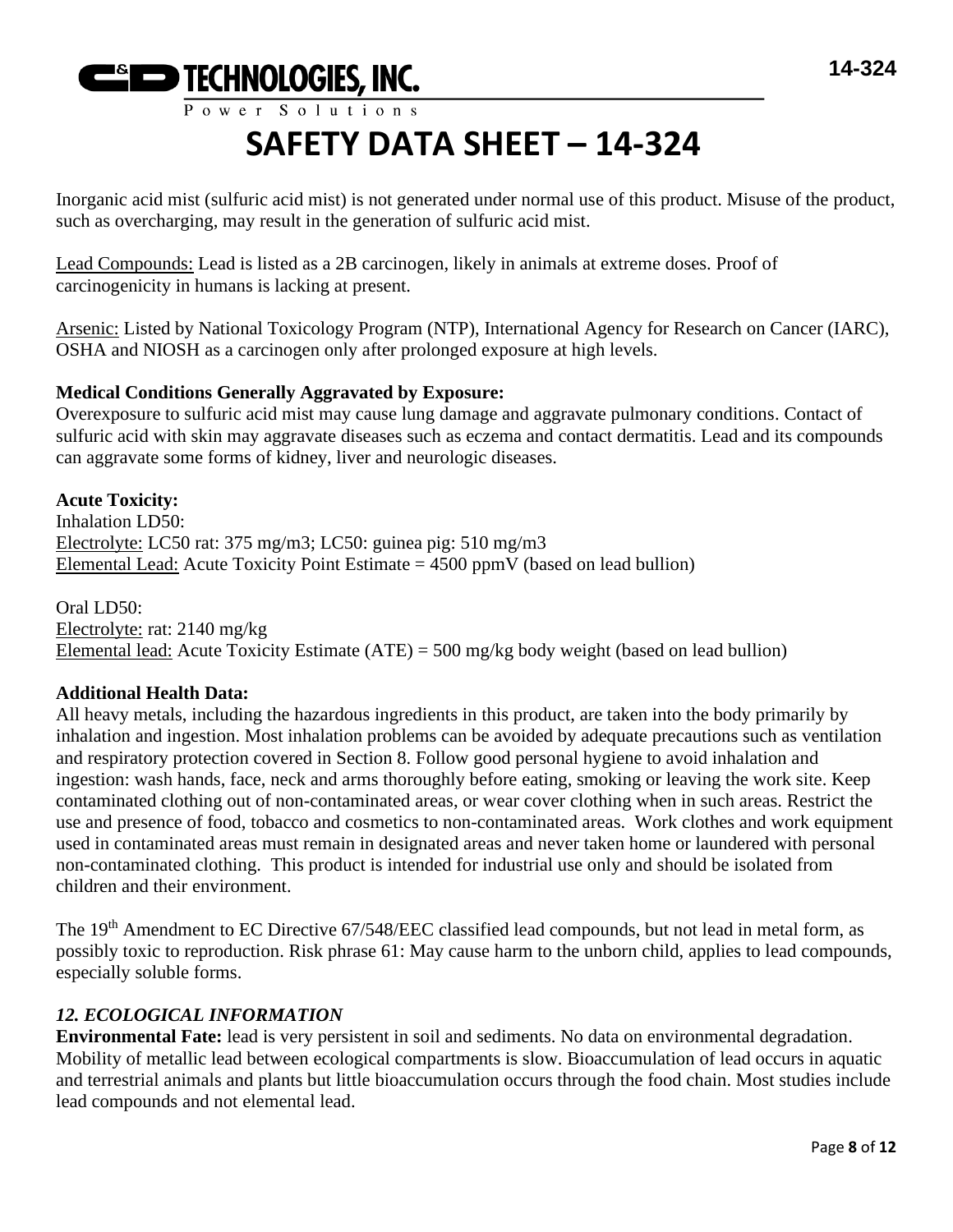

# **SAFETY DATA SHEET – 14-324**

## **Environmental Toxicity:** Aquatic Toxicity:

Sulfuric acid: 24-hr LC50, freshwater fish (Brachydanio rerio): 82 mg/L

96 hr- LOEC, freshwater fish (Cyprinus carpio): 22 mg/L

Lead: 48 hr LC50 (modeled for aquatic invertebrates): <1 mg/L, based on lead bullion

## **Additional Information**

- · No known effects on stratospheric ozone depletion.
- · Volatile organic compounds: 0% (by Volume)
- · Water Endangering Class (WGK): NA

## *13. DISPOSAL CONSIDERATIONS (UNITED STATES)*

Spent batteries: Send to secondary lead smelter for recycling. Spent lead-acid batteries are not regulated as hazardous waste when the requirements of 40 CFR Section 266.80 are met. Spilled sulfuric acid is a characteristic hazardous waste; EPA hazardous waste number D002 (corrosivity) and D008 (lead).

Electrolyte: Place neutralized slurry into sealed acid resistant containers and dispose of as hazardous waste, as applicable. Large water diluted spills, after neutralization and testing, should be managed in accordance with approved local, state, and federal requirements. Consult state environmental agency and/or federal EPA.

Following local, State/Provincial, and Federal/National regulations applicable to end-of-life characteristics will be the responsibility of the end-user.

# *14. TRANSPORT INFORMATION*

## **SECTION XIV: TRANSPORTATION AND INTERNATIONAL REGULATIONS**

UN2794 and Corrosive 8 "Diamond" identification placards are required when transporting over 1000 pounds of C&D GEL batteries. C&D GEL batteries must be boxed in adequate boxes identified as below with their terminals protected against shortcircuiting.

## **United States DOT:**

DOT rules specified in 49 CFR 173.59 regulate the transport of wet spillable batteries.

49 CFR 173.59 (e) specifies that when transported by highway or rail, electric storage batteries containing electrolyte or corrosive battery fluid are not subject to any other requirements of this subchapter, if all of the following are met:

(1) No other hazardous materials may be transported in the same vehicle;

(2) The batteries must be loaded or braced so as to prevent damage and short circuits in transit;

(3) Any other material loaded in the same vehicle must be blocked, braced, or otherwise secured to prevent contact with or damage to the batteries; and

(4) The transport vehicle may not carry material shipped by any person other than the shipper of the batteries.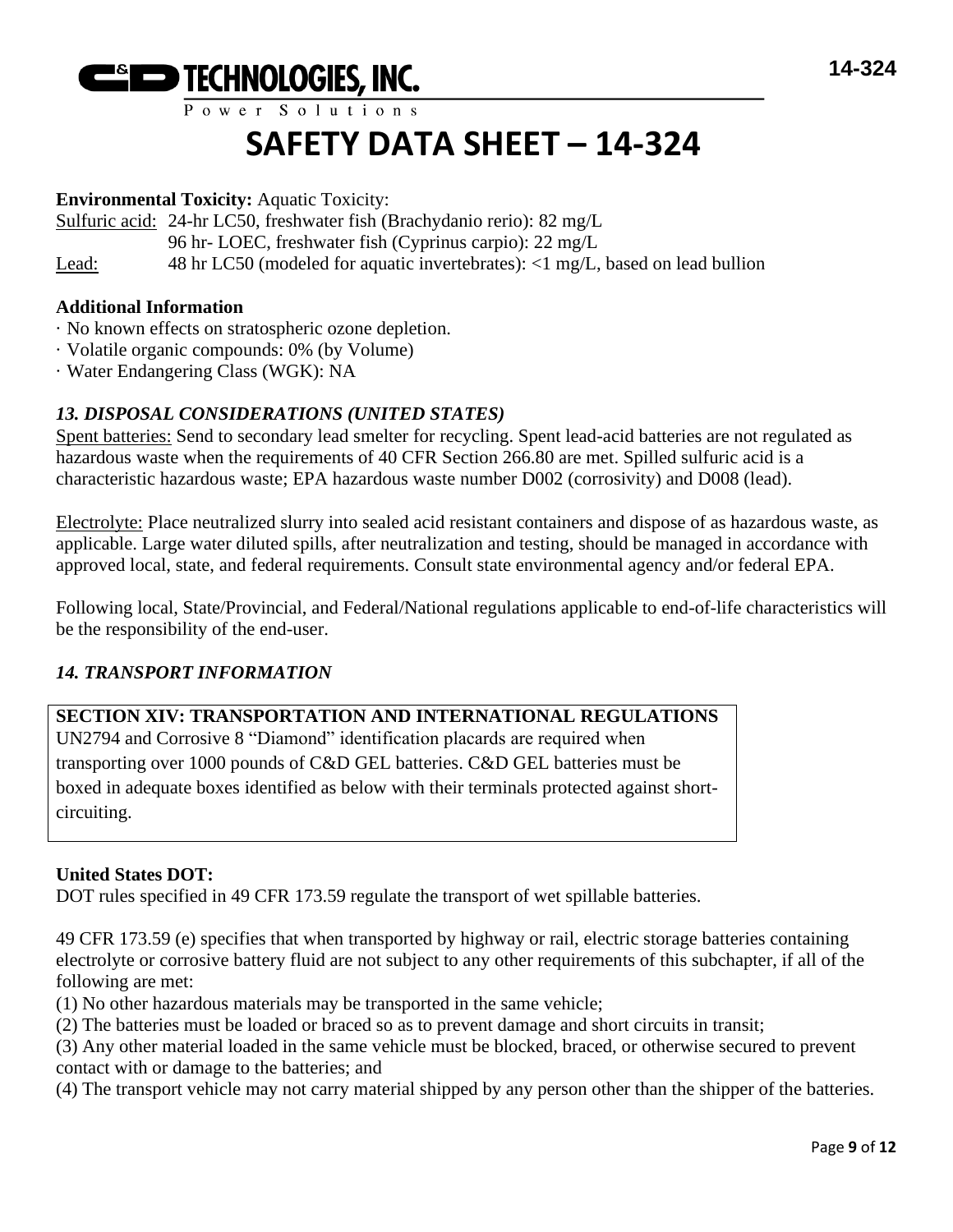

# **SAFETY DATA SHEET – 14-324**

If any of these requirements are not met, the batteries must be shipped as hazardous materials: **Property** Shipping Shipping Shipping Shipping Shipping Shipping Shipping Shipping Shipping Shipping Shipping Shipping Shipping Shipping Shipping Shipping Shipping Shipping Shipping Shipping Shipping Shipping Shipping Ship

| <b>Proper Shipping Name:</b> | Batteries, Wet, Fi |
|------------------------------|--------------------|
| <b>Hazard Class:</b>         | x                  |
| <b>ID Number:</b>            | UN2794             |
| <b>Packing Group:</b>        | Ш                  |
| <b>Labels:</b>               | Corrosive          |

## **IATA:**

| The shipping information is as follows:             |
|-----------------------------------------------------|
| Batteries, wet, filled with acid                    |
| None                                                |
|                                                     |
| Corrosive                                           |
| <b>UN2794</b>                                       |
| IATA packing instructions 870 (IATA DRG Edition 54) |
|                                                     |

# **IMDG:**

The shipping information is as follows: Proper Shipping Name: Batteries, wet, filled with acid Packing Group: N/A Hazardous Class: 8 Label/Placard Required: Corrosive UN Identification: UN2794 Reference IMDG packing instructions P801

# *15. REGULATORY INFORMATION*

## **UNITED STATES:**

## **EPCRA Sections 302, 304, 311 & 312**

Lead-acid batteries do **NOT** meet the OSHA definition of an "article" (US EPA, Oct. 1998). The lead and acid that compose these batteries must be included when determining the various thresholds for these EPCRA section regulations. The acid in lead-acid batteries is **Sulfuric Acid**, which is an Extremely Hazardous Substance (EHS). The following table outlines the applicable EPCRA Sections and their respective thresholds for **Sulfuric Acid**:

| <b>EPCRA Sections – Sulfuric Acid</b> | <b>Thresholds</b>    |
|---------------------------------------|----------------------|
| 302 - Emergency Planning Notification | $TPQ \ge 1,000$ lbs. |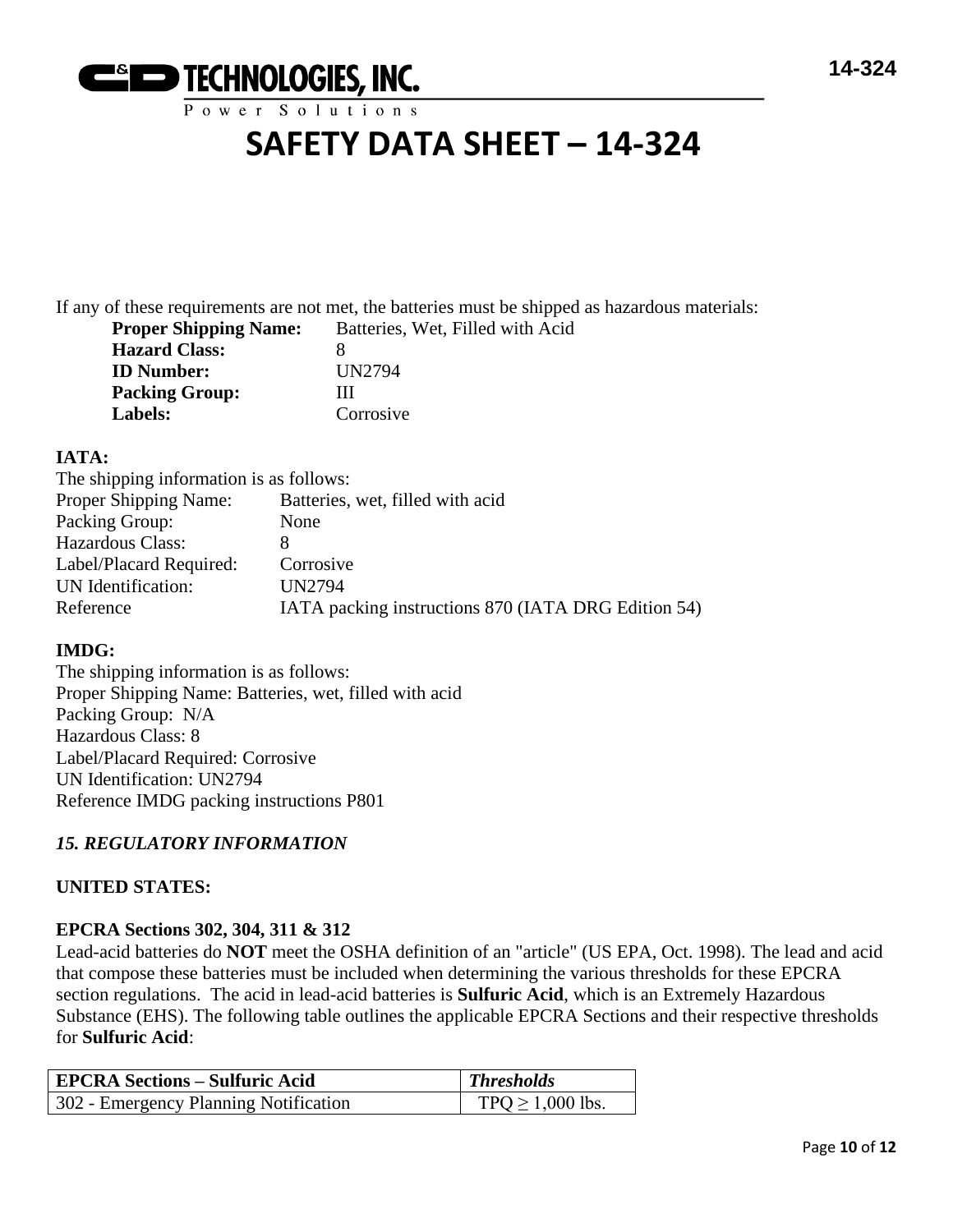

# **SAFETY DATA SHEET – 14-324**

| 304 - Emergency Release Notification              | $RQ \ge 1,000$ lbs.  |
|---------------------------------------------------|----------------------|
| 311 - MSDS Reporting                              | *TPQ $\geq$ 500 lbs. |
| 312 - Chemical Inventory Reporting (i.e. Tier II) | *TPQ $\geq$ 500 lbs. |

**\*The reporting threshold for Sulfuric Acid is ≥ the designated TPQ or 500 lbs, whichever is less.**

The lead used in lead-acid batteries does not qualify for any OSHA or EPCRA exemptions. Lead is not an EHS, and the following table outlines the applicable EPCRA Sections and their respective thresholds for **lead**:

| <b>EPCRA Sections - Lead</b>                      | <b>Thresholds</b>  |
|---------------------------------------------------|--------------------|
| 311 - MSDS Reporting                              | $\geq 10,000$ lbs. |
| 312 - Chemical Inventory Reporting (i.e. Tier II) | $\geq 10,000$ lbs. |

### **EPCRA Section 313**

The reporting of lead and sulfuric acid (and their releases) in lead-acid batteries used in cars, trucks, most cranes, forklifts, locomotive engines, and aircraft for the purposes of EPCRA Section 313 is not required. Leadacid batteries used for these purposes are exempt for Section 313 reporting per the "Motor Vehicle Exemption." See page B-22 of the *U.S. EPA Guidance Document for Lead and Lead Compound Reporting under EPCRA Section 313* for additional information of this exemption.

#### **TSCA:**

TSCA Section 8b – Inventory Status: All chemicals comprising this product are either exempt or listed on the TSCA Inventory.

TSCA Section 12b (40 CFR Part 707.60(b)) No notice of export will be required for articles, except PCB articles, unless the Agency so requires in the context of individual section 5, 6, or 7 actions.

TSCA Section 13 (40 CFR Part 707.20): No import certification required (EPA 305-B-99-001, June 1999, Introduction to the Chemical Import Requirements of the Toxic Substances Control Act, Section IV.A)

**RCRA:** Spent Lead Acid Batteries are subject to streamlined handling requirements when managed in compliance with 40 CFR section 266.80 or 40 CFR part 273. Waste sulfuric acid is a characteristic hazardous waste; EPA hazardous waste number D002 (corrosivity) and D008 (lead).

#### **STATE REGULATIONS (US):**

#### \***Proposition 65 Warning**

**Battery posts, terminals and related accessories contain lead and lead compounds, chemicals known to the state of California to cause cancer and reproductive harm. Wash hands after handling.**

\*Battery companies not party to the 1999 consent judgment with Mateel Environmental Justice Foundation should include a Proposition 65 Warning that complies with the current version of Proposition 65.

#### **INTERNATIONAL REGULATIONS:**

Distribution into Quebec to follow Canadian Controlled Product Regulations (CPR) 24(1) and 24(2).